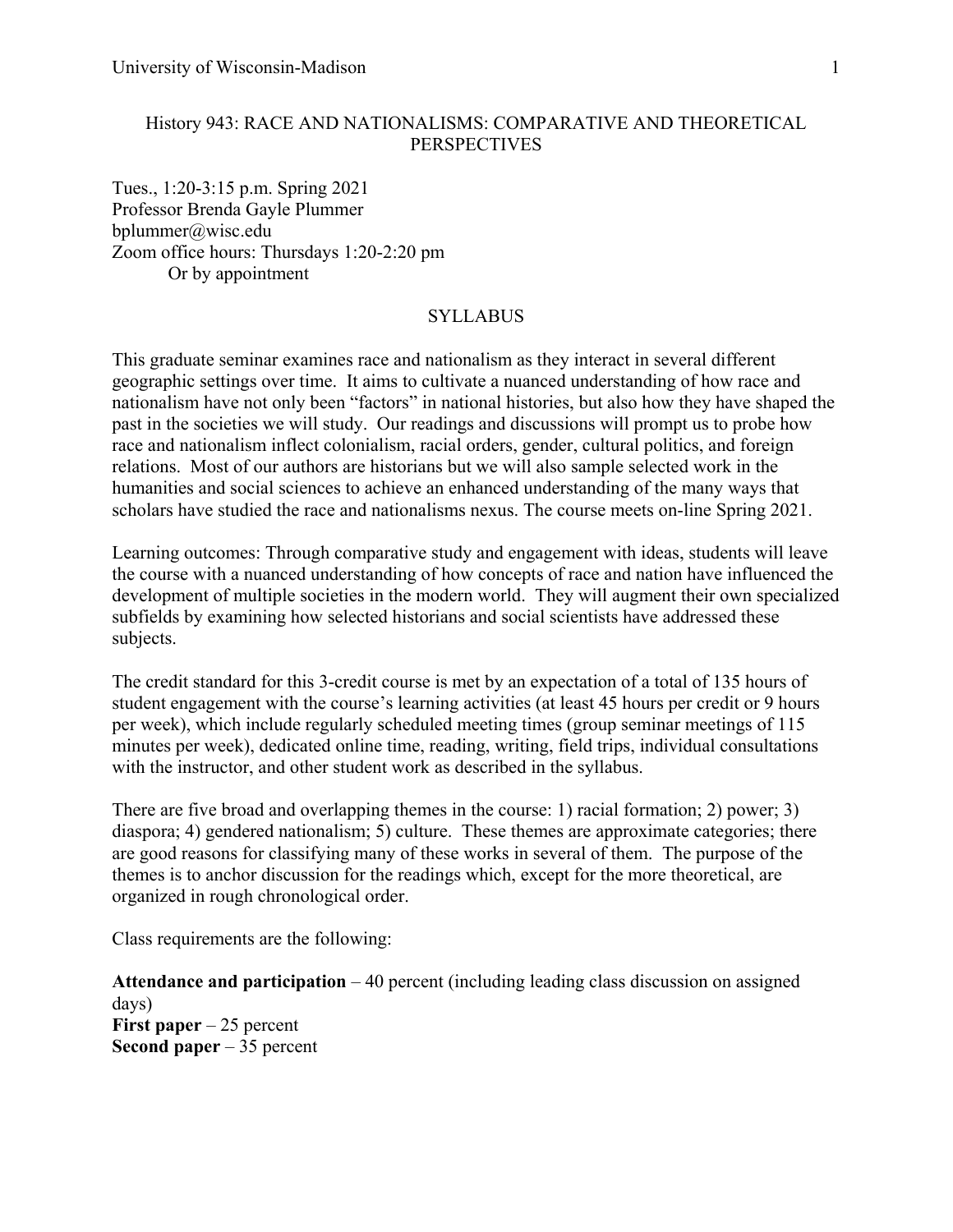

W*o*men of the world hawk La Globina Cuban cigars.

Each student will proctor at least two discussions during the course of the semester, which entails introducing the assigned reading, summarizing its main points and leading discussion on it. *Everyone* is responsible for the readings and discussion, including any days when there is no principal presenter. An excerpt from Wilbert J. McKeachie's *Teaching Tips: A Guidebook for the Beginning College Teacher* is attached below. It lays out some helpful advice for organizing discussion that works just as well for students as for professors.

**The first paper** is an essay in which you engage with one of the five

broad themes above that will have been covered to date. It will be based on your study of the required texts pertaining to that theme. The length is 10 pages. It will be due Friday, March 12 at 4:30 p.m.

**The second paper** is an essay in which you explore a topic of interest to you, drawing on the themes, readings, and discussions that take place in the course of the semester. You may link the paper to a research issue that you are working on if you wish. The aim of the assignment is to have you deploy the concepts under study and relate them to your current field interests. The length is 15 pages and is due April 30 at 4:30 p.m. More information about the papers is on page 5.

**Readings**. Most of the books are available digitally, as I've noted below. As of this writing, the library has only two print copies of *Racial Formation*, which we'll be pivoting from in our discussions. I'll put it on reserve. Articles and book chapters are on Canvas. The reading load for the semester is eight complete books and eight articles/book sections.

In alphabetical order:

Leslie Bow, *Partly Colored: Asian Americans and Racial Anomaly in the Segregated South* (New York: New York University Press, 2010) – through chapter 3 only. Online - Proquest E-Book

Laura Briggs, *Reproducing Empire: Race, Sex, Science, and U.S. Imperialism in Puerto Rico*  (Berkeley: University of California Press, 2003) Online - Proquest E-Book

Jacqueline Nassy Brown, *Dropping Anchor, Setting Sail: Geographies of Race in Black Liverpool* (Princeton NJ: Princeton University Press, 2005) Online - Project Muse eBook

Tina Campt, "Diaspora Space, Ethnographic Space: Writing History Between the Lines." in *Globalization, Race and Cultural Production*, Kamari Clarke and Deborah Thomas, eds., Duke University Press, 2006. (Argues that the situation of Afro-Germans alters how the concept of diaspora is understoodl)

Mary L. Dudziak, *Cold War Civil Rights: Race and the Image of American Democracy* (Princeton NJ: Princeton University Press, 2011) Online - Proquest E-Book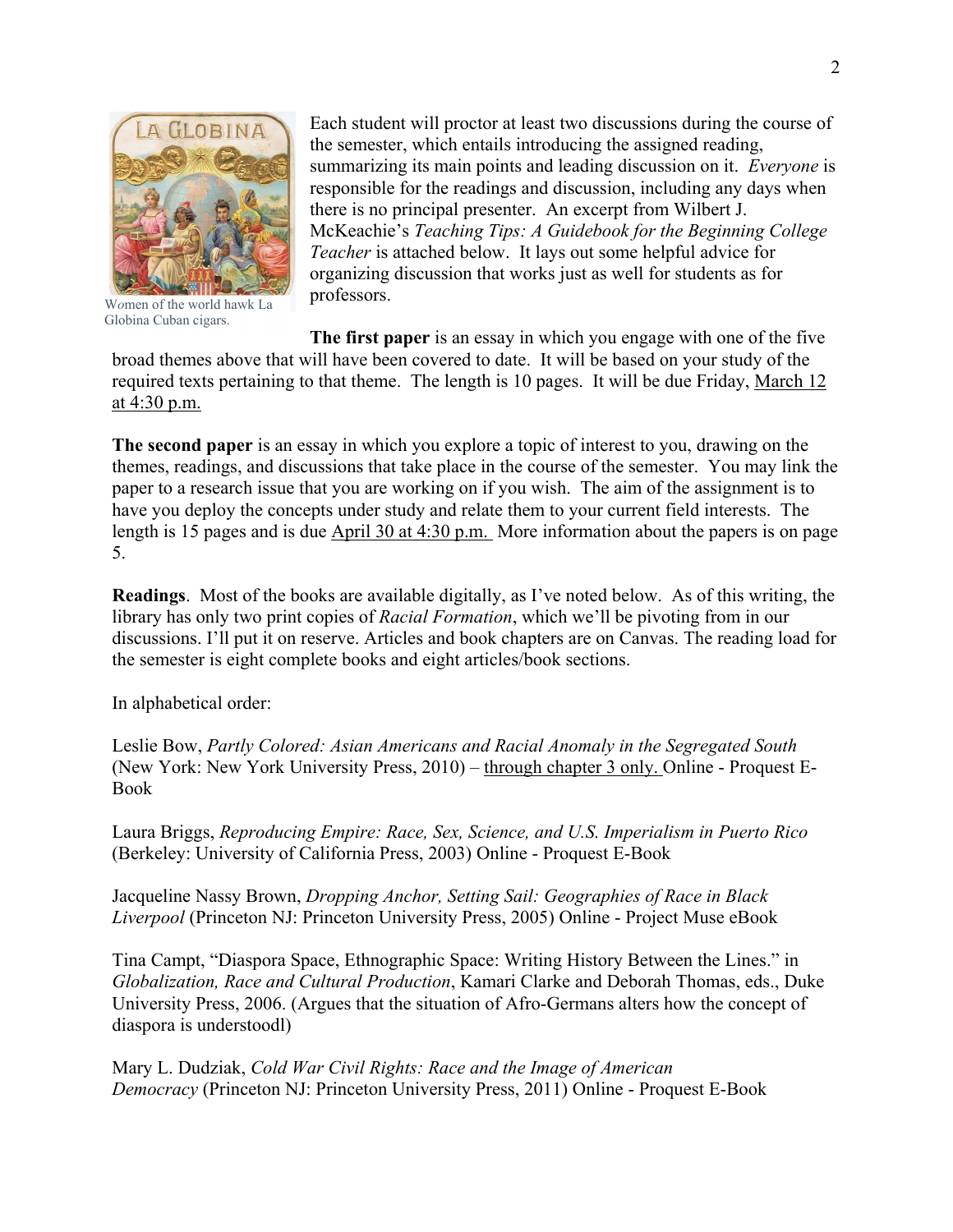Keith P. Feldman, *Shadow over Palestine: The Imperial Life of Race in America* (Minneapolis: University of Minnesota Press, 2015) – Online - Proquest E-Book

Roderick Ferguson, "On the Specificities of Racial Formation: Gender and Sexuality in Historiographies of Race," in *Racial Formation in the Twenty-First Century*, ed. Daniel Martinez HoSang, Oneka LaBennett, Laura Pulido (University of California Press, 2012) – posted to Canvas

Ada Ferrer, *Insurgent Cuba: Race, Nation, and Revolution, 1868-1898* (Chapel Hill: University of North Carolina Press, 1999) Online - Proquest E-Book

Priya Kandaswamy, "Gendering Racial Formation," al., Daniel HoSang et, ed. *Racial Formation in the Twenty-First Century* (Berkeley: University of California Press, 2012).

Michael Omi and Howard Winant, *Racial Formation in the US*, 3<sup>rd</sup> ed. (Routledge, 2014) – recommended purchase. Note: UW has only two print copies of this edition. I'll have one put on reserve.

Mary Renda, *Taking Haiti: Military Occupation and the Culture of U. S. Imperialism, 1915- 1940* (Chapel Hill: University of North Carolina Press, 2001) Online Proquest E-Book

Meredith, Roman. "Making Caucasians Black," *Journal of Communist Studies and Transition Politics* 18, no. 2 (2002): 1-27. (Discusses the history of racialization in the USSR and Russian Federation)

Rebecca Scott and Jean Hébrard, *Freedom Papers: an Atlantic Odyssey in the Age of Emancipation* (Cambridge: Harvard University Press, 2012) (Multigenerational study of a family over many locales and situations) Online JSTOR eBook

Andrea Smith, "Indigeneity, Settler Colonialism, White Supremacy," in *Racial Formation in the Twenty-First Century*, ed. Daniel Martinez HoSang, Oneka LaBennett, Laura Pulido (University of California Press, 2012) Posted to Canvas

Ann Laura Stoler, "Tense and Tender Ties: The Politics of Comparison in North American History and (Post) Colonial Studies," *Journal of American History* (December 2001) Posted to Canvas

James Thomas, "The Racial Formation of Medieval Jews: A Challenge to the Field," *Ethnic and Racial Studies* 33 (November 2010): 1737-1755



Uncle Sam schools unruly Caribbean republics in this 1899 cartoon from *Puck.*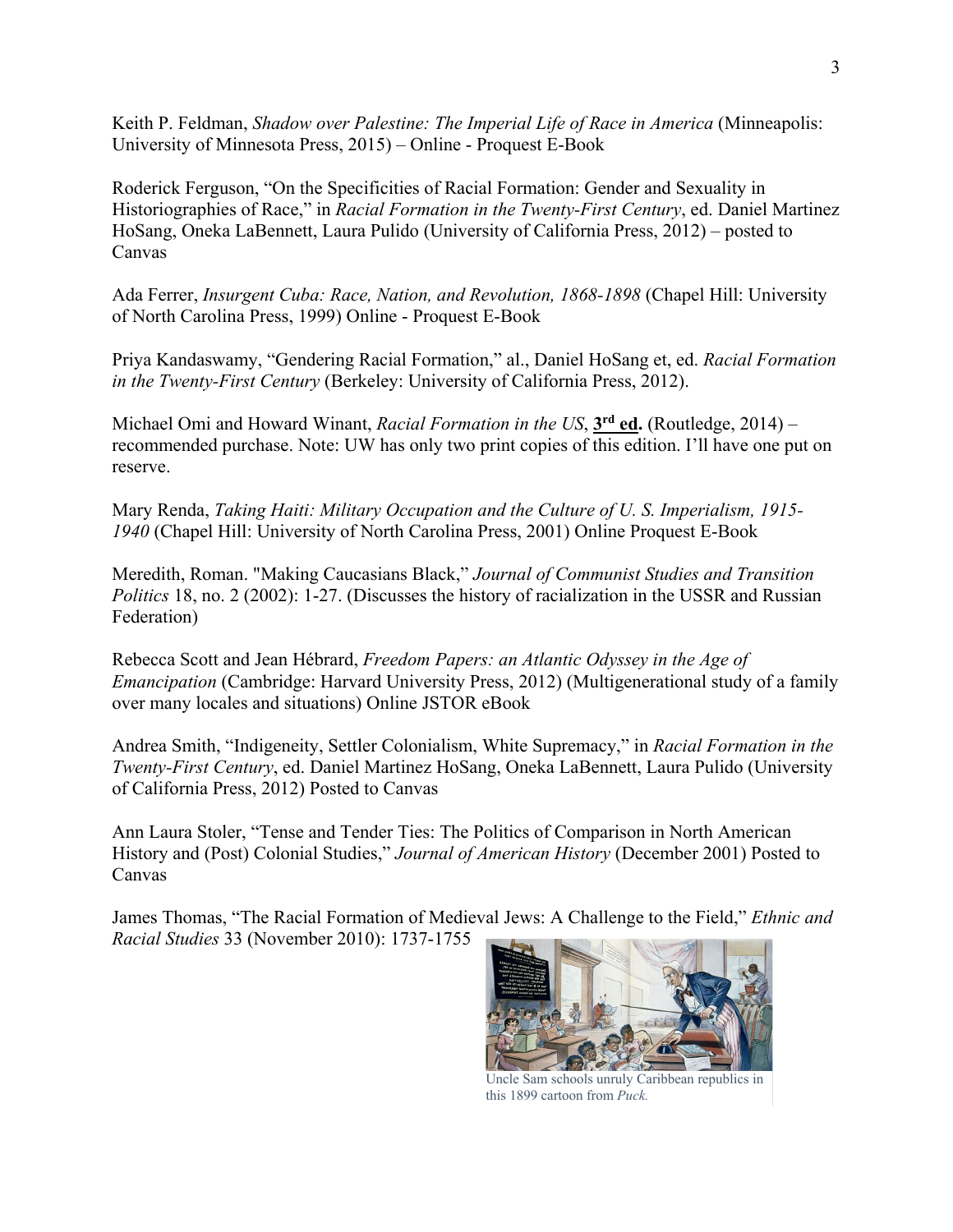#### *ORGANIZING EFFECTIVE DISCUSSIONS*

The material below is excerpted from Wilbert J. McKeachie, *Teaching Tips: A Guidebook for the Beginning College Teacher*. It is not intended as the last word in structuring class discussions, but rather, as a set of useful suggestions for you to think about as you organize your presentations. Note that it is written from the standpoint of the instructor, which you will be when you take charge of the conversation.

#### *Skills in Leading Discussion*

*Types of questions. Critical questions* examine the validity of an author's arguments or discussion. Being so critical that students feel that their reading has been a waste of time is not helpful, but presenting an alternative argument or conclusion may start students analyzing their reading more carefully, and eventually you will want students to become critical readers who themselves challenge assumptions and conclusions.

*Comparative questions*, as the name suggests, ask for comparisons between one theory and another, one author and another, one research study and another, etc. Such questions help students determine important dimensions of comparison.

*Connective questions* involve attempts to link material or concepts that otherwise might not seem related. One might, for example, cut across disciplines to link literature, music, and historical events.

*Starting discussion with a controversy.* A…technique of stimulating discussion is to cause disagreement. Experimental evidence is accumulating to indicate that a certain degree of surprise or uncertainty arouses curiosity, a basic motive for learning.

*Learning through discussion*. I have already implied that classes don't automatically carry on effective discussions. To a large extent students have to learn from discussions just as they have to learn from reading. How can this occur?

One of the skills in learning through discussion is developing sensitivity to confusion about what the group is working on and asking for clarification. For teachers this implies presenting their own goals for the discussion and encouraging students to participate in formulating the group's goals.

A second attribute is the students' development of a willingness to talk about their own ideas openly and to listen and respond to others' ideas…

A third skill is planning. Discussions are sometimes frustrating because they are only getting under way when the end of the class period comes. If this results in continuation of the discussion outside the class, so much the better, but often learning is facilitated if students learn to formulate the issues and determine what out-of-class study or follow-up is necessary before the group breaks up.

A fourth skill is building on others' ideas in such a way as to increase their motivation rather than make them feel punished or forgotten. Often students see discussion as a competitive situation in which they win by tearing down other students' ideas.…cooperative discussion methods encourage more effective work and better morale than competitive methods.

A fifth attribute is sensitivity to feelings of other group members. Students need to become aware of the possibility that [negative] feelings…may influence group members' participation in discussion. Sometimes it is more productive to recognize the underlying feeling than to focus on the content of an individual's statement.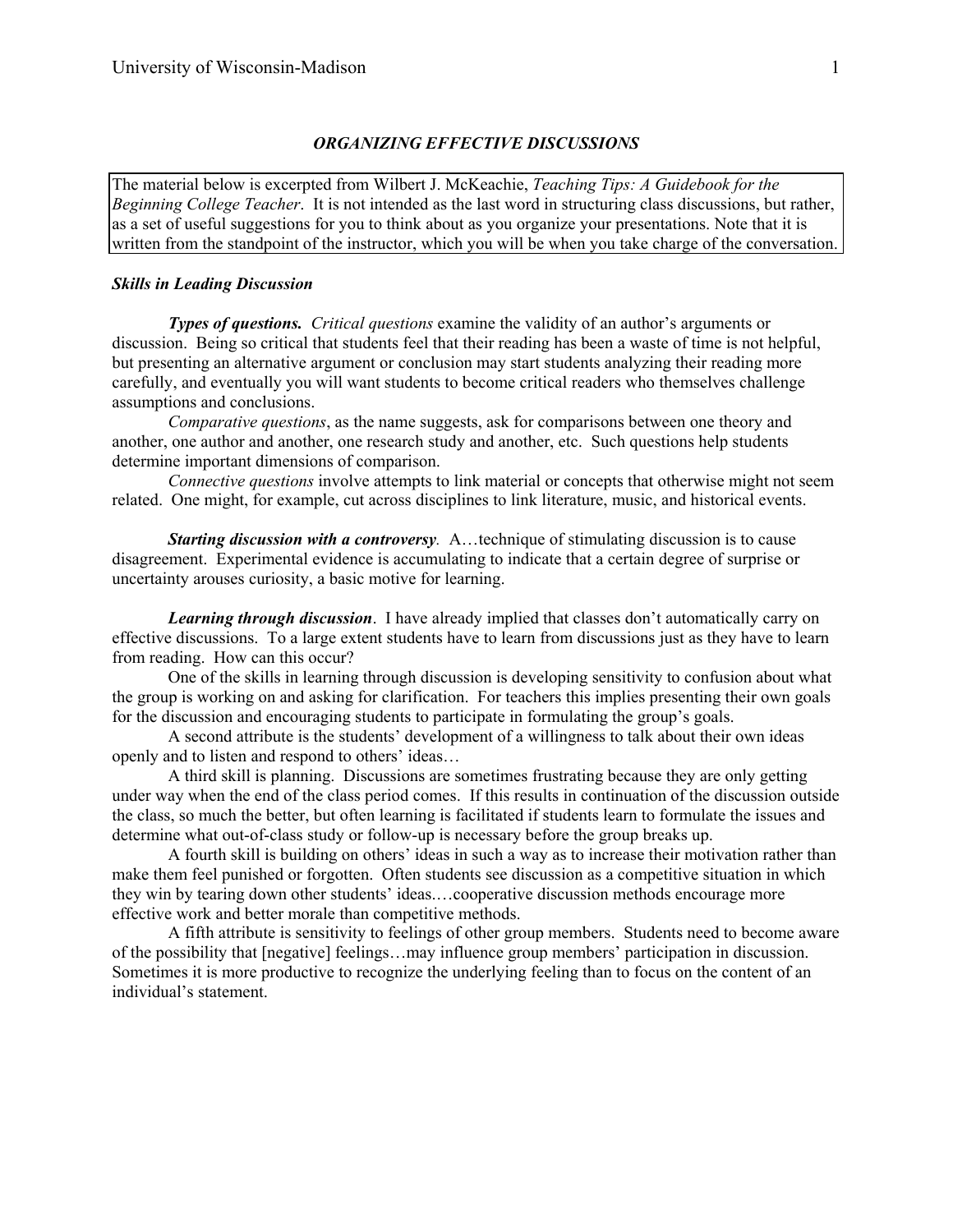### 943 PAPER GUIDE

**The first paper** is an essay that engages with one of the expansive themes that will have been covered to date. The paper can discuss historical literature but is not a simple book review. Instead it is historiographic in a broad sense. It will be based on your study of the required texts. The length is 10 pages, typed, and double-spaced. Standard conventions of citation apply. Bibliographies are necessary only if you are going to use the parenthetical reference system.

A historiographic paper is not generally based on primary research, although someone doing such research might look to historiography to get a handle on the sources for their topic. Instead, it examines what scholars have thought about particular historical issues and how they have presented their evidence. Such essays can do several things: 1) They can survey the scope of historical literature, i. e., how much and what kind of material is available on a particular subject. 2) They can point out the approaches that scholars have taken to historical topics. 3) They can demonstrate how perspectives on particular questions change over a period of time.

In its most formal application, historiography can simplify research by making available to the researcher what is known about the topic, what has been published about it, and what scholars have thought about it to date. This can help the researcher clarify her own thinking about the topic and separate her own perspectives from those of others. Historiography is useful to students in a variety of other humanities and social science disciplines who are interested in the temporal dimension of experience and want to include it in their work.

**The second paper** is an essay in which you explore a topic of interest to you, drawing on the themes, readings, and discussions that take place in the course of the semester. You may link the paper to a research issue that you are working on if you wish, but the paper does not have to be linked to your current interests. Its aim is to have you deploy the concepts under study and relate them to your current field. You have the option of substituting a much longer seminar paper for the short papers at the end of the semester but bear in mind that such a paper will play the major role in final evaluation. Please see me if you want to undertake this. A variation would be a work in progress, such as the draft of an article you're preparing for publication, that you present to the class to critique and which you would submit as your second paper at the end of the semester.

It is sometimes more difficult to write short papers like these than lengthy, discursive ones because briefer essays require an economy of language and clearer thought. A good short paper quickly identifies the subject matter, the issue or problem being addressed, and the writer's perspective on it. It lays out the scope of the subject, and makes clear what is, and is not, being dealt with.

One matter of concern here is topic choice. Have you chosen a topic that is too comprehensive for a short paper? A small manageable area of interest will give the most bang for the buck.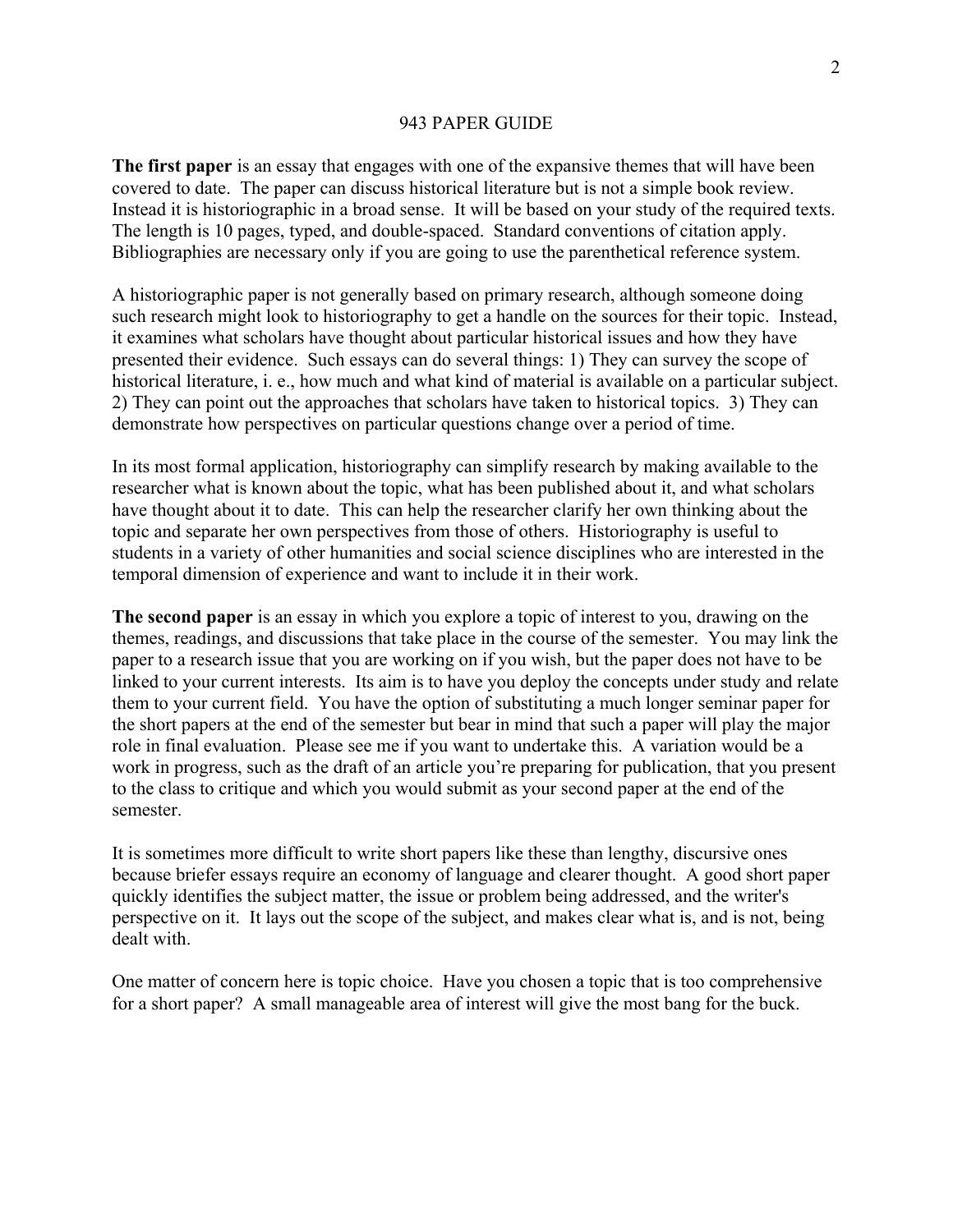### **CALENDAR**

Note: As this seminar focuses on comparative and theoretical perspectives, calendar entries are topical and don't always follow a chronological course.

January 26 – Introduction to the course

February 2 – Theme 1 - Racial formation Reading: Omi & Winant, *Racial Formation in the United States*, 3rd ed.

February 9 - Theme 1 – Racial formation

Reading: "On the Specificities of Racial Formation; Kandaswamy, "Gendering Racial Formation; Smith, "Indigeneity, Settler Colonialism, White Supremacy," Roderick Ferguson, "On the Specificities of Racial Formation: Gender and Sexuality in Historiographies of Race," in HoSang et al, *Racial Formation in the Twenty‐First Century*

February 16 - Theme 1 – Racial formation Reading: James Thomas, "The Racial Formation of Medieval Jews: A Challenge to the Field," *Ethnic and Racial Studies* 33 (November 2010): 1737-1755; Scott & Hebrard, *Freedom Papers* 

February 23 - Theme 4 – Gendered nationalism Reading: Ferrer, *Insurgent Cuba* 

March 2– Theme 5- Culture Reading: Renda, *Taking Haiti* 

March 9 – Theme 3 – Diaspora Reading: Campt, "Diaspora Space **1st paper due this week by Friday, 4:30 p.m.**

March 16 - Theme 2 – Power Reading: Dudziak*, Cold War Civil Rights* 

March 23- Theme 3 - Diaspora Reading: Brown, *Dropping Anchor, Setting Sail*

March 30 – Theme 4 – Gendered nationalism Reading: Briggs, *Reproducing Empire Optional:* Check out "La operación" on YouTube at https://www.youtube.com/watch?v=e3RPScdod6E



Poster for the 1906 colonial exposition in Marseille, France.